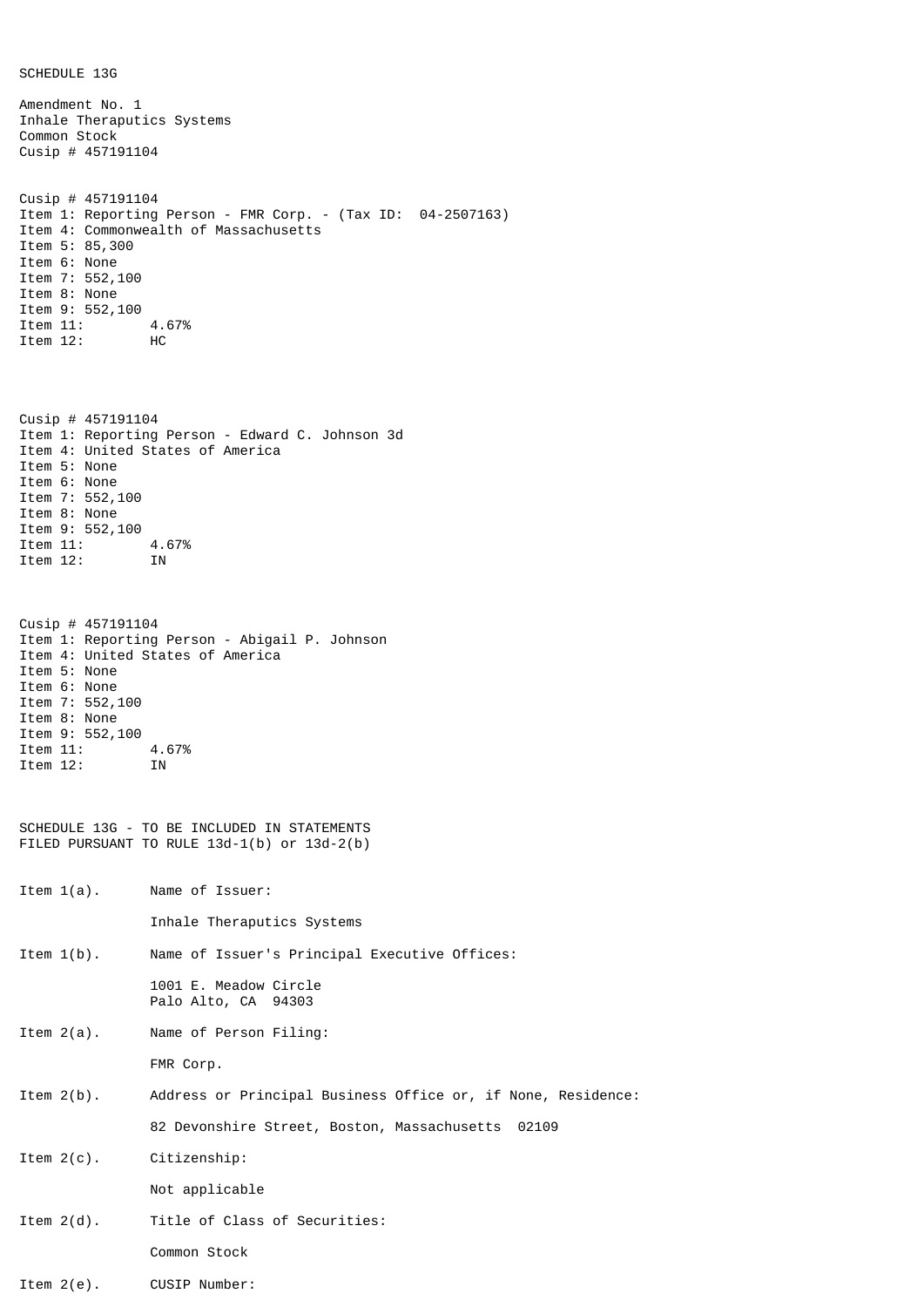## 457191104

Item 3. This statement is filed pursuant to Rule 13d-1(b) or 13d-2(b) and the person filing, FMR Corp., is a parent holding company in accordance with Section  $240.13d-1(b)(ii)(G)$ . (Note: See Item 7).

Item 4. Ownership

(a) Amount Beneficially Owned: 552,100 (b) Percent of Class: 4.67% (c) Number of shares as to which such person has: (i) sole power to vote or to direct the vote: 85,300 (ii) shared power to vote or to direct the vote: None (iii) sole power to dispose or to direct the disposition of: 552,100 (iv) shared power to dispose or to direct the disposition of: None

Item 5. Ownership of Five Percent or Less of a Class.

If this statement is being filed to report the fact that as of the date hereof, the reporting person has ceased to be the beneficial owner of more than five percent of the class of securities, check the following (X).

Item 6. Ownership of More than Five Percent on Behalf of Another Person.

Not applicable.

Item 7. Identification and Classification of the Subsidiary Which Acquired the Security Being Reported on By the Parent Holding Company.

See attached Exhibit(s) A and B.

Item 8. Identification and Classification of Members of the Group.

Not applicable, see attached Exhibit A.

Item 9. Notice of Dissolution of Group.

Not applicable.

Item 10. Certification.

Inasmuch as the reporting persons are no longer the beneficial owners of more than five percent of the number of shares outstanding, the reporting persons have no further reporting obligation under section  $13(d)$  of the Securities and Exchange Commission thereunder, and the reporting persons have no obligation to amend this Statement if any material change occurs in the facts set forth herein.

## Signature

After reasonable inquiry and to the best of my knowledge and belief, I certify that the information set forth in this Schedule 13G in connection with FMR Corp.'s beneficial ownership of the common stock of Inhale Theraputics Systems at December 31, 1996 is true, complete and correct.

February 14, 1997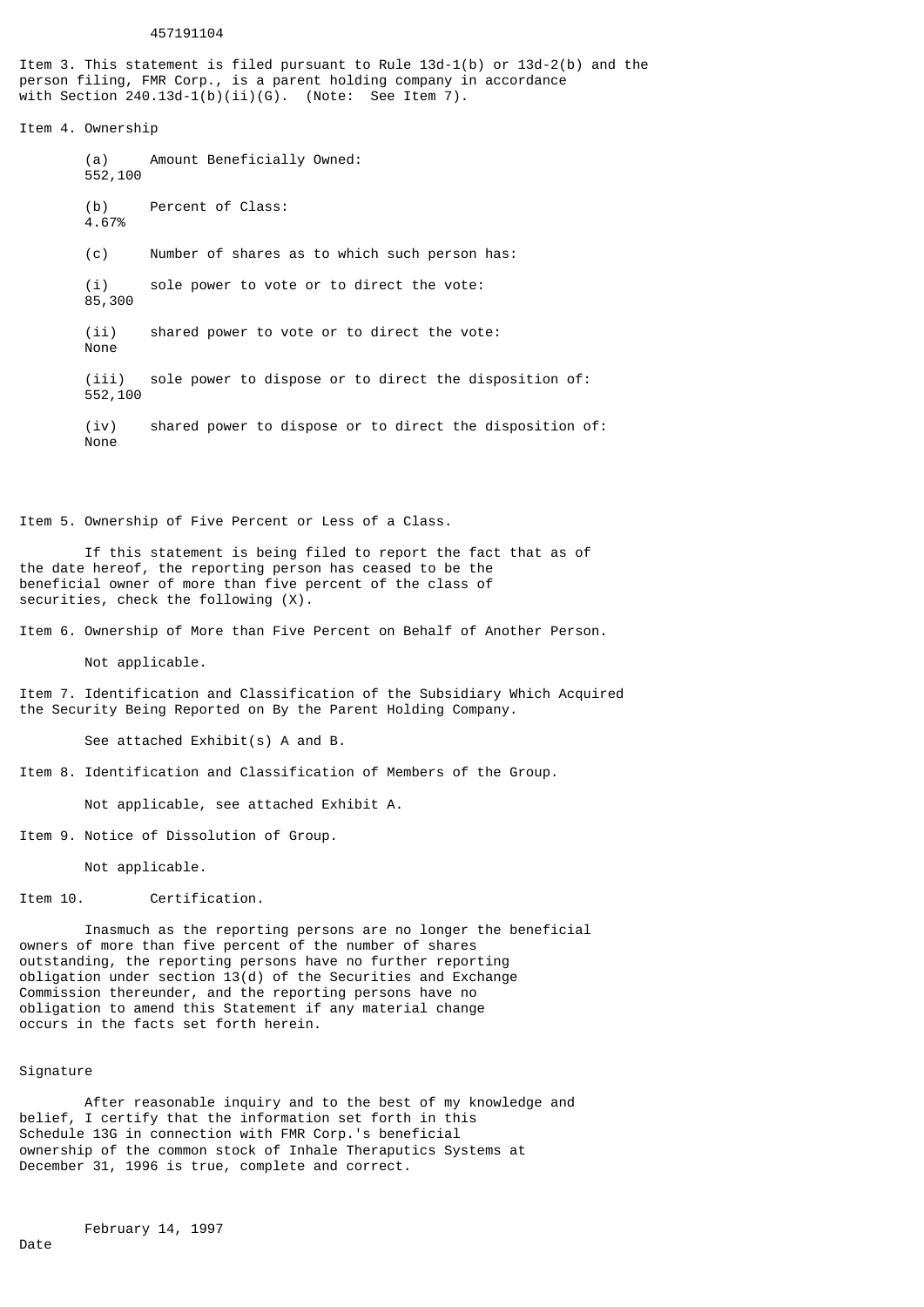/s/Arthur S. Loring Signature

Arthur S. Loring, Vice President Name/Title

SCHEDULE 13G - TO BE INCLUDED IN STATEMENTS FILED PURSUANT TO RULE 13d-1(b) or 13d-2(b)

Pursuant to the instructions in Item 7 of Schedule 13G, Fidelity Management & Research Company ("Fidelity"), 82 Devonshire Street, Boston, Massachusetts 02109, a wholly-owned subsidiary of FMR Corp. and an investment adviser registered under Section 203 of the Investment Advisers Act of 1940, is the beneficial owner of 466,800 shares or 3.95% of the common stock outstanding of Inhale Theraputics Systems ("the Company") as a result of acting as investment adviser to various investment companies registered under Section 8 of the Investment Company Act of 1940.

Edward C. Johnson 3d, FMR Corp., through its control of Fidelity, and the funds each has sole power to dispose of the 466,800 shares owned by the Funds.

Neither FMR Corp. nor Edward C. Johnson 3d, Chairman of FMR Corp., has the sole power to vote or direct the voting of the shares owned directly by the Fidelity Funds, which power resides with the Funds' Boards of Trustees. Fidelity carries out the voting of the shares under written guidelines established by the Funds' Boards of Trustees.

Fidelity Management Trust Company, 82 Devonshire Street, Boston, Massachusetts 02109, a wholly-owned subsidiary of FMR Corp. and a bank as defined in Section 3(a)(6) of the Securities Exchange Act of 1934, is the beneficial owner of 85,300 shares or 0.72% of the common stock outstanding of the Company as a result of its serving as investment manager of the institutional account(s).

Edward C. Johnson 3d and FMR Corp., through its control of Fidelity Management Trust Company, each has sole voting and dispositive power over 85,300 shares of common stock owned by the institutional account(s) as reported above.

Members of the Edward C. Johnson 3d family and trusts for their benefit are the predominant owners of Class B shares of common stock of FMR Corp., representing approximately 49% of the voting power of FMR Corp. Mr. Johnson 3d owns 12.0% and Abigail Johnson owns 24.5% of the aggregate outstanding voting stock of FMR Corp. Mr. Johnson 3d is Chairman of FMR Corp. and Abigail P. Johnson is a Director of FMR Corp. The Johnson family group and all other Class B shareholders have entered into a shareholders' voting agreement under which all Class B shares will be voted in accordance with the majority vote of Class B shares. Accordingly, through their ownership of voting common stock and the execution of the shareholders' voting agreement, members of the Johnson family may be deemed, under the Investment Company Act of 1940, to form a controlling group with respect to FMR Corp.

SCHEDULE 13G - TO BE INCLUDED IN STATEMENTS FILED PURSUANT TO RULE 13d-1(b) or 13d-2(b) RULE 13d-1(f)(1) AGREEMENT

The undersigned persons, on February 14, 1997, agree and consent to the joint filing on their behalf of this Schedule 13G in connection with their beneficial ownership of the common stock of Inhale Theraputics Systems at December 31, 1996. FMR Corp. By /s/Arthur S. Loring Arthur S. Loring Vice President - Legal Edward C. Johnson 3d By /s/Arthur S. Loring Arthur S. Loring Under Power of Attorney dated 5/17/89 On File with Schedule 13G for Airborne Freight Corp. 9/10/91